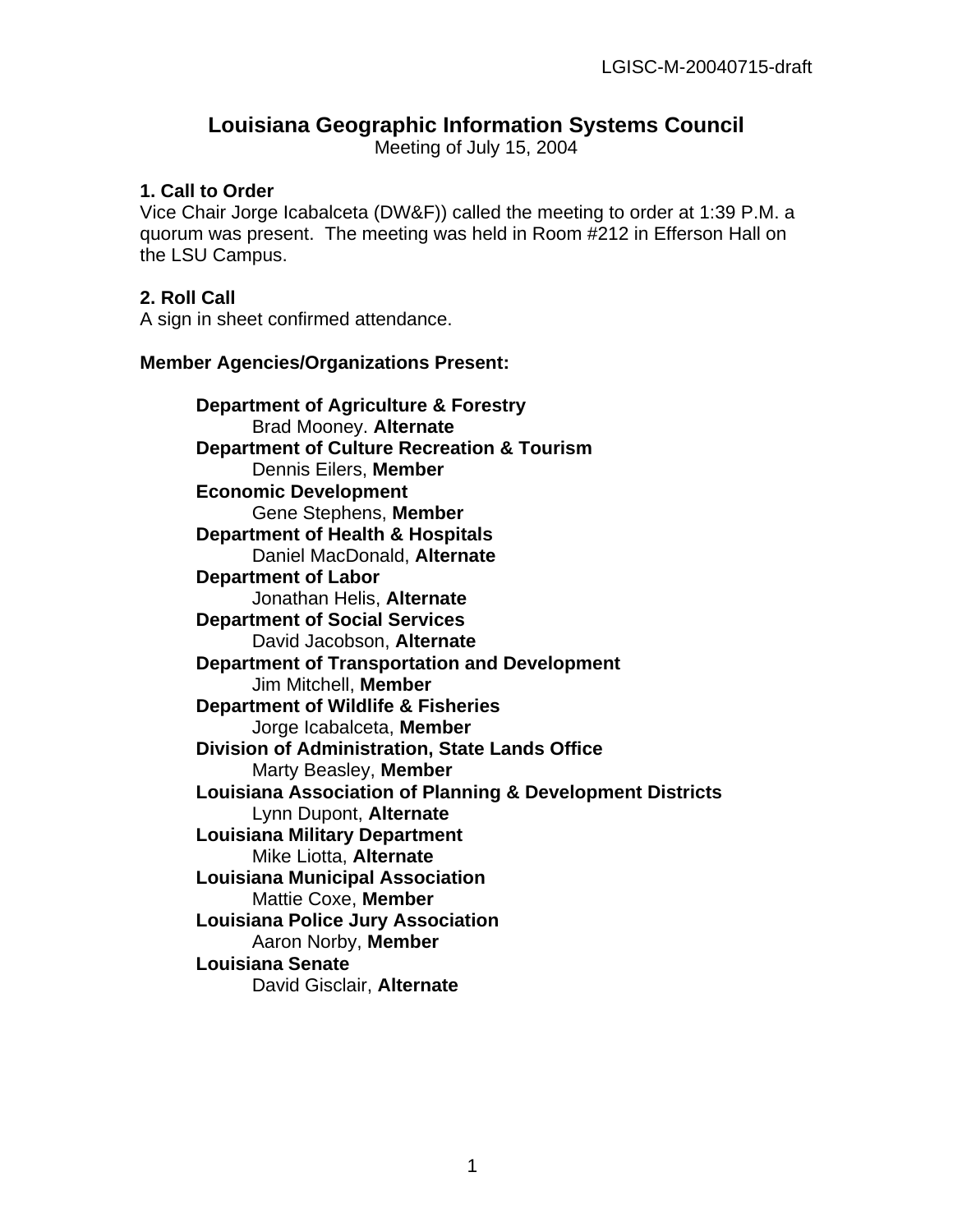## **Others Present:**

**Atchafalaya Paddle Trails (APT)** James Proctor **Applied Technical Services (ATS)** John Speice **Department of Health & Hospitals**  Clay Trachtman Michael Thompson **Department of Natural Resources**  Sydney Dobson **Department of Transportation and Development**  Neil Hohmann John Wells **Louisiana Geographic Information Center (LAGIC)**  Craig Johnson Joshua Kent Dina Sa **Louisiana Municipal Association**  Matt Cowart, **Alternate Louisiana State University** Cliff Mugnier Jeff Thelen **US Geological Survey**  Pat O'Neil Pierre Sargent

## **3. Approval of May and June 2004 Minutes**

The May 2004 Minutes were accepted on a voice vote after a motion by Marty Beasley (DOA) and seconded by David Gisclair (Senate).

The June 2004 Minutes were accepted on a voice vote after a motion by David Gisclair (Senate) and seconded by Dennis Eilers (CRT).

## **4. Chair's Report**

Vice Chair Icabalceta (DW&F) noted that the Council may need to write a letter requesting that the Department of Health and Hospitals (DHH) and the Department of Public Safety (DPS) appoint members to sit on the GIS Council. DHH currently has an alternate and no member. DPS has neither an alternate nor a member. Mr Johnson (LAGIC) volunteered to draft a sample letter for the Council to review at the August meeting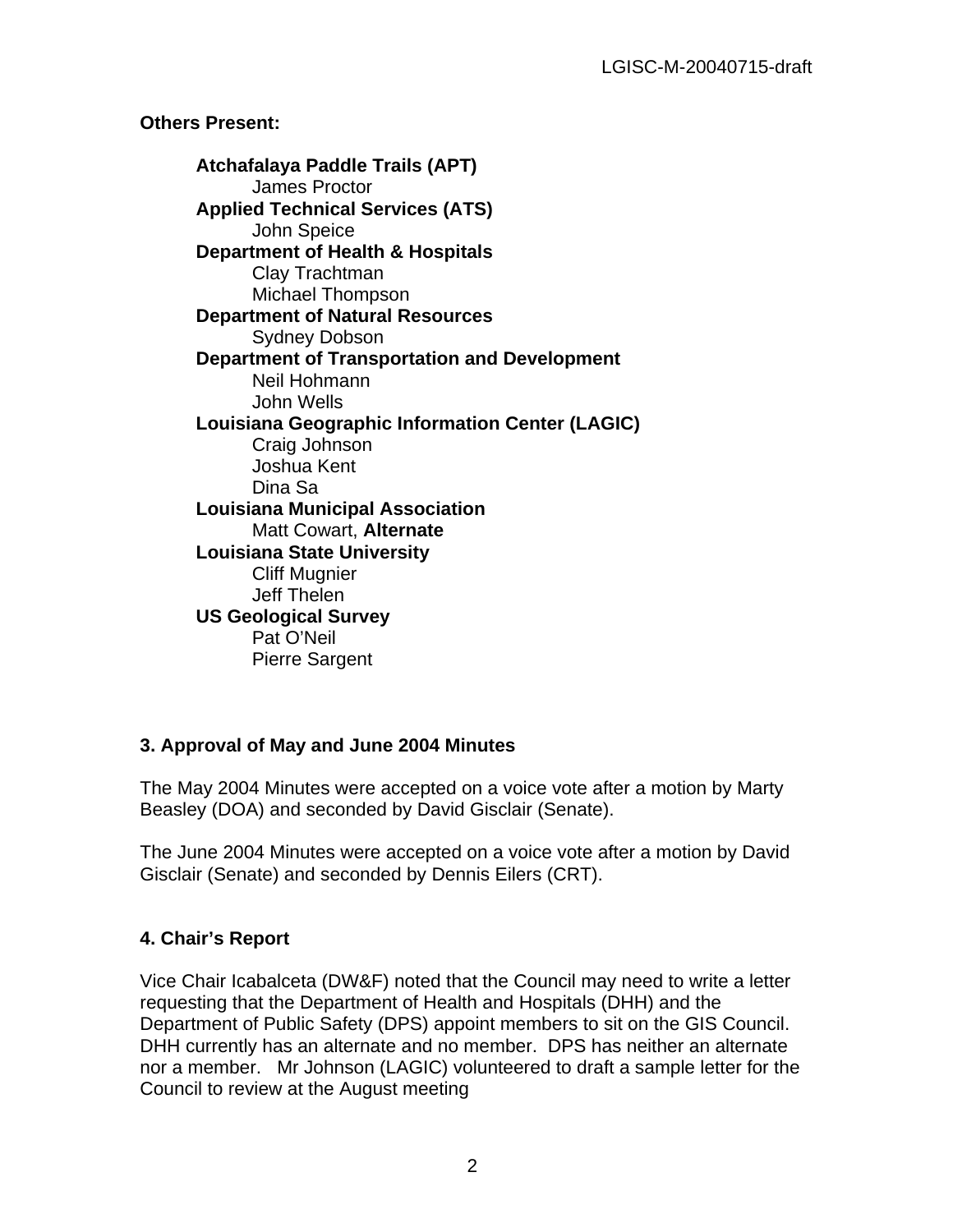Vice Chair Icabalceta noted that we did not have any agency speakers for this meeting but that we would pass around a sign in list for the next five or six meetings.

#### **5**. **Presentation: Update on GIS Activities at the Louisiana Spatial Reference Center by Dr. Roy Dokka, Director Louisiana Spatial Reference Center**

The Louisiana Spatial Reference Center (LSRC) is a partnership between LSU and the National Oceanic and Atmospheric Administration (NOAA), specifically the National Geodetic Survey which is the national authority for three dimensional positioning. The existing Louisiana benchmark system for determining elevation is in need of an expensive overhaul. Many benchmarks (monuments) are missing, damaged or they are inaccurate and obsolete. Due to these problems, the LSRC has had to be creative in devising a statewide positioning infrastructure based on the Global Positioning System network. The LSRC currently has 22 Continuously Operating GPS (CORS) Stations throughout the state that provide millimeter horizontal accuracy. The LSRC is concerned with three issues; height modernization through the establishment of the GulfNet (GPS) network, support for airborne applications (including the acquisition of imagery and remotely sensed data) and subsidence. The coastal areas from Mobile, Alabama to Corpus Christ, Texas are subsiding at an average rate of .5 inch a year. Coastal areas will need to build more levees and build their existing levees higher to stay ahead of the rate of subsidence.

The LSRC is determining the true elevation of over 200 high order benchmarks in South Louisiana to help calibrate the CORS network. THE LSRC is also involved in a project using the CORS network to identify the true elevation of hurricane evacuation routes out of Louisiana's lower coastal areas.

Dr. Dokka noted LSRC's interest in hosting another Height Modernization Summit, in North Louisiana.

# **6. LAGIC Report**

Outreach:

• LAGIC, in coordination with the Louisiana Cooperative Extension, has completed four of eight full day GIS & Metadata Workshops throughout the state that began on May  $25<sup>th</sup>$  and will extend through July. The workshops are funded by a \$25,000 grant from the Federal Geographic Data Committee (FGDC). We will demonstrate the capabilities of LouisianaMAP during the hands-on portion of the workshop. Three workshops will occur next week, two of them in North Louisiana.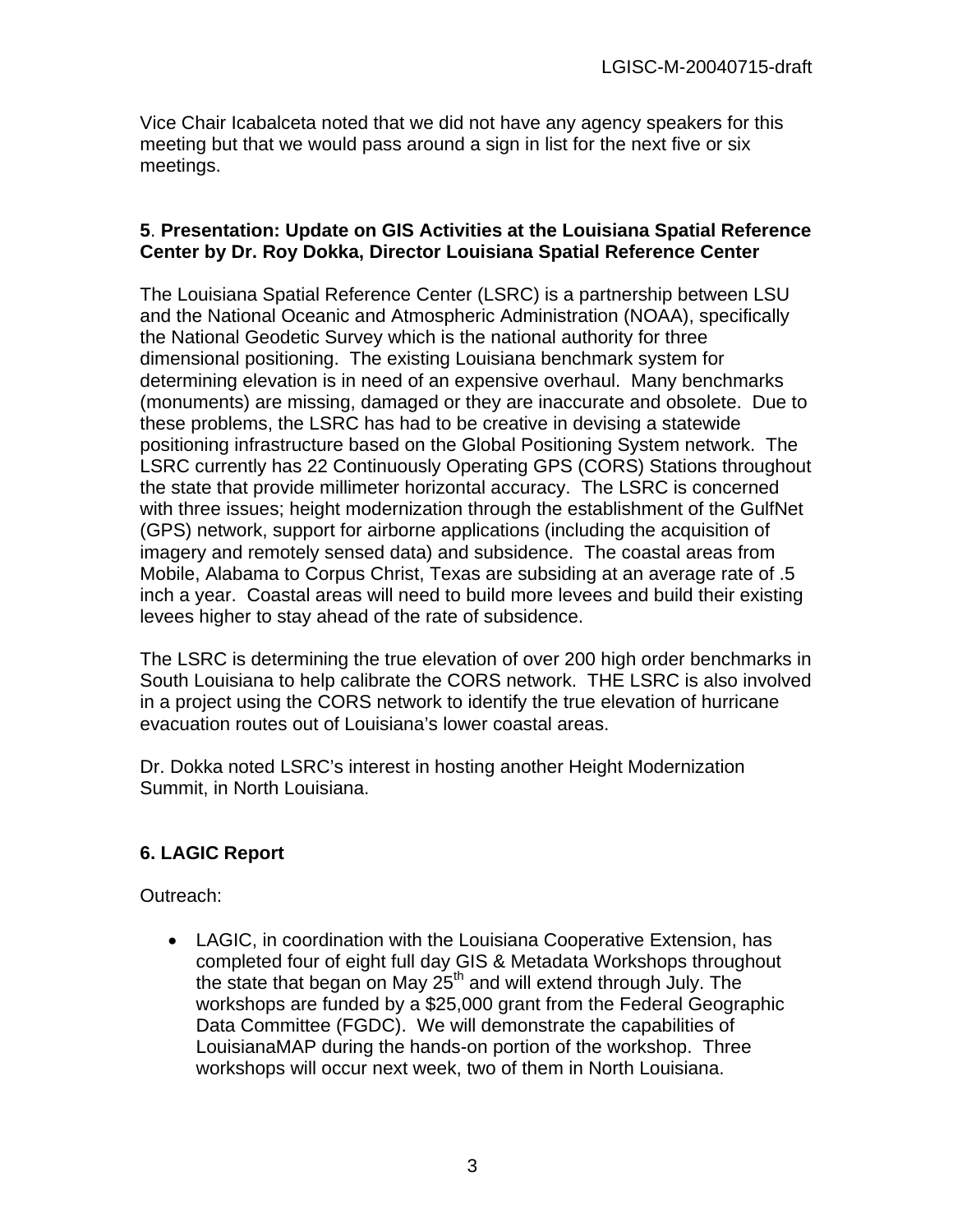• LAGIC staff assisted at the Louisiana I-Team Summit that was held in the Rotunda of the new Energy Coast and Environment Building on June 22<sup>nd</sup>.

Administrative Issues:

- LAGIC assisted Joe Holmes (DEQ) in submitting a new State Summary to NSGIC to be posted to their website. I have been asked by NSGIC to distribute a short questionnaire to state and local government GIS professionals to ask about their knowledge of the national map.
- LAGIC has revised its annual contract. The draft is ready for review. A meeting of the LAGIC Oversight Committee is scheduled for the afternoon of July 29 at 2:00 in Room #212 Efferson Hall.

## **7. Old Business**

#### **DOQQ Update**

Pat O'Neil (USGS) gave an update on the recent DOQQ flight. Mr O'Neil noted that the first set of DOQQ's will be distributed to DEQ. Mr. O'Neil noted that a status map will be posted to the Regional Application Center (RAC) website. Mr O'Neil passed a status map out to Council members for their review. Mr. O'Neil fielded questions on what data sets would be available and how the public would get access to the data. He noted that after September 15, 2004 no analog data would be available from the project partners but would be available from EROS Data Center in Sioux Falls. Mr O'Neil noted that USGS would hold a workshop on Digital Imagery at the Wetlands Center in Lafayette on Tuesday, July  $27<sup>th</sup>$ .

## **LIDAR Update**

David Gisclair gave a status report on the statewide LIDAR project. Mr Gisclair passed out a map showing the location of completed quarter quads. He noted that 1162 panels of LIDAR data have been received, most of which is available on the Atlas website. The 1162 panels completed out of approximately 3,500 panels statewide represents nearly a third of the total. He noted that FEMA and the State of Louisiana are in negotiation as to what areas of the state will be done next. The Ouachita Parish area is a high priority for FEMA so the acquisition of imagery for other areas may be slightly rescheduled. A status map is now available at the LOSCO website. According to the prime contractor all quarter quads below 30' 30'' will be completed before the end of the summer.

#### **I-Team Report**

Joe Holmes (DEQ), I-Team Chair, was not able to make the meeting so Craig Johnson (LAGIC) noted that the results of the recent I-Team Summit meeting will be included in the annual I-Team, Report to the Governor. The priorities are to finish the annual report, rewrite the Executive Order and decide on a new name for the I-Team Initiative. He noted that there would be an I-Team Steering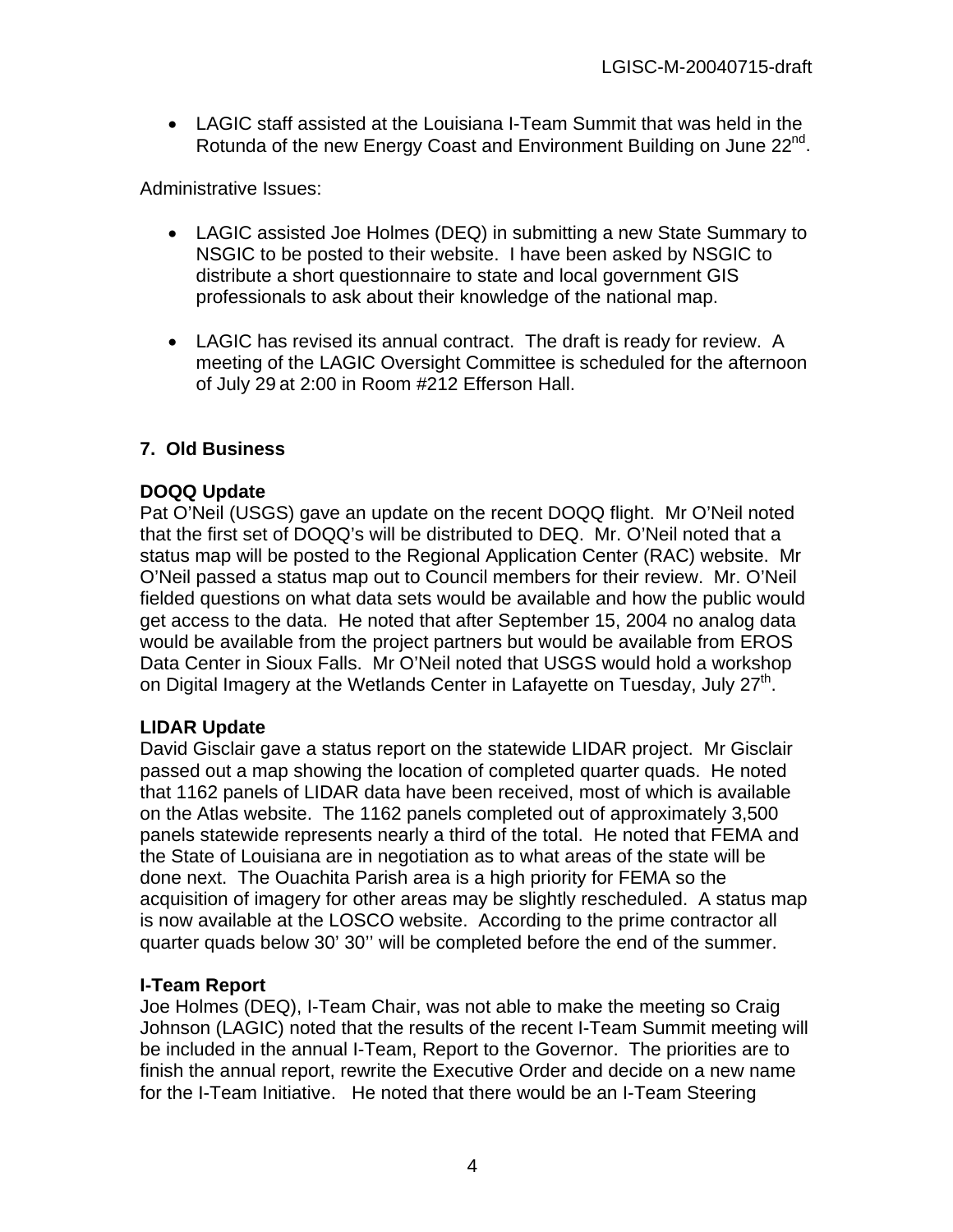Committee on Friday July 30<sup>th</sup> at Efferson Hall on the LSU Campus.

#### **LouisianaMAP Report**

Ed Leachman was not able to attend so Joshua Kent (LAGIC) gave the report. Mr. Kent described three additional capabilities that are planned for LouisianaMAP:

- 1. A GNIS service that will link LAGIC to the USGS place name database
- 2. A direct link between the LOSCO Boat Launch site and LouisianaMAP
- 3. A map showing the service areas for broad band access in the state.

Mr Kent noted that there have been some recent reliability problems at LouisianaMAP due to some system problems at the Division of Administration.

#### **Member GIS Reports**

There were no scheduled agency reports so Jorge Icabalceta, with the Department of Wildlife & Fisheries, described the results of their recent GIS Capability Survey conducted in January of 2004. Forty two people from nine different sections within the department answered the questionnaire.

He noted that the purpose of the GIS Capability Survey was to understand the status of geospatial data throughout the department, determine the department's needs (including future training needs) and make recommendations to management for improving GIS capability. The survey will also be used to determine hardware, software and staffing needs.

## **8. New Business**

David Gisclair (LOSCO) noted that the Environmental Baseline Inventory data is now complete. The data contains three years of sampling data and the appropriate metadata.

James Proctor (Bayou Trails) described his organizations efforts to provide maps of canoe trail for those wishing to explore the Atchafalaya Basin by boat. His website URL is [www.bayoutrails.org.](http://www.bayoutrails.org/)

## **9. Determine Next Meeting Date and Location:**

Vice Chair, Icabalceta (DW&F) proposed the following date for the next GIS Council meeting: Thursday, August 19, 2004 at 1:30 in Efferson Hall on the LSU Campus.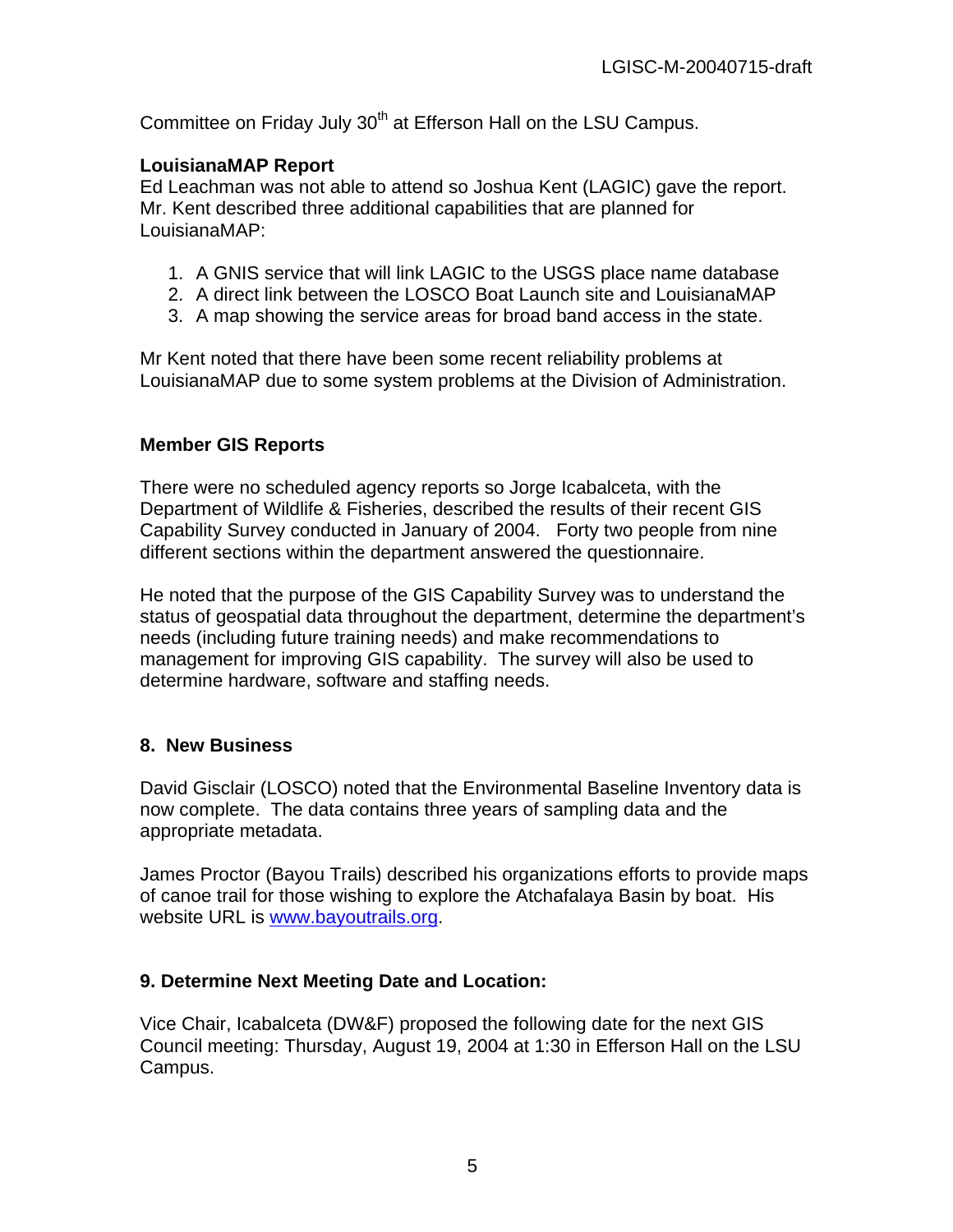# **10. Adjourn**

The meeting adjourned at 3:55 pm on a motion by Aaron Norby (LPJA) and seconded by Mattie Coxe (LMA).